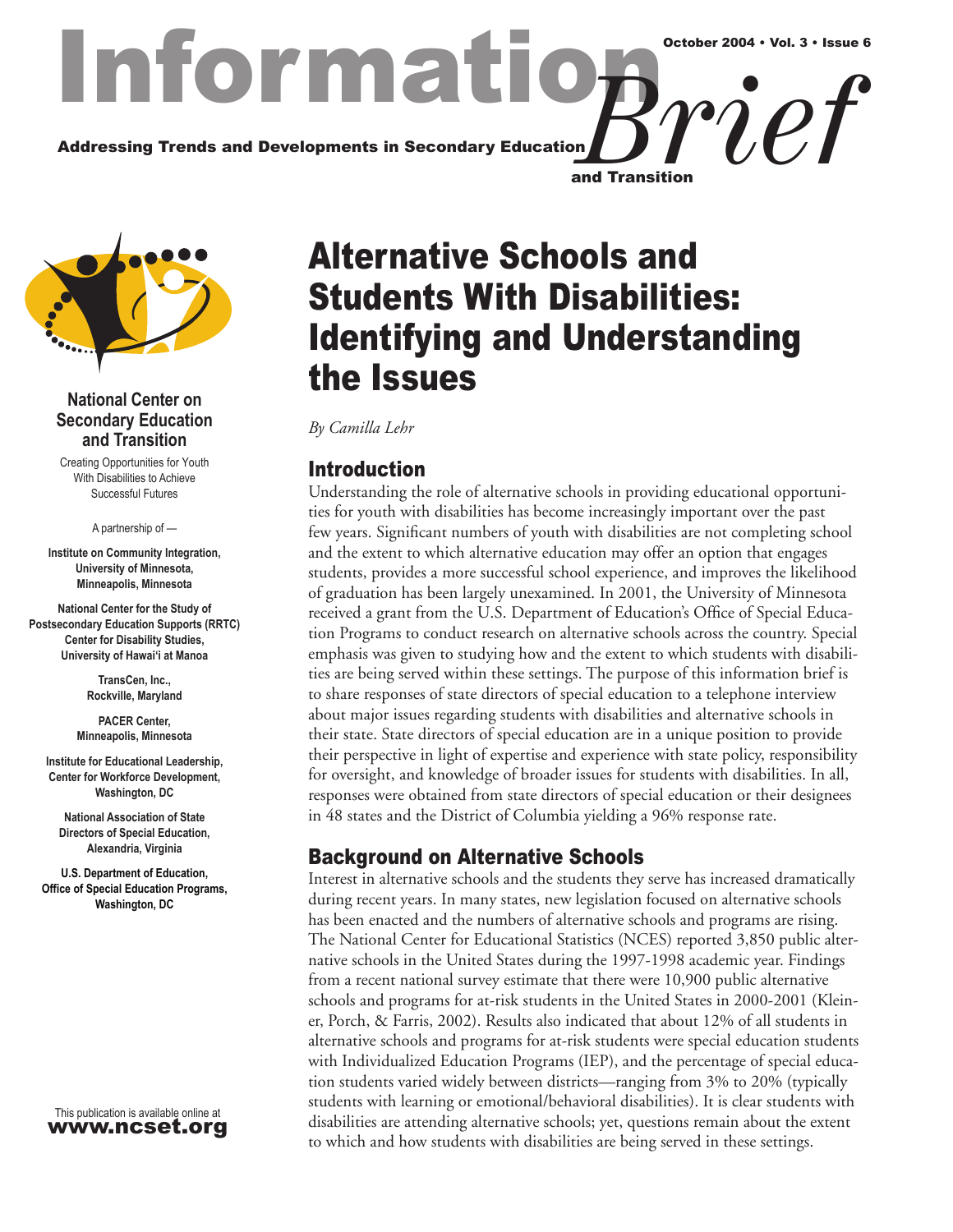#### Defining Alternative Schools

Alternative schools are generally described as having small enrollments (e.g., 25-75 students), and most educators, researchers, and policy makers agree that alternative schools are designed for students at risk of school failure (Raywid, 1994). Select findings from research conducted by the Alternative Schools Research Project at the University of Minnesota (*http://ici.umn.edu/alternativeschools*) provide current information describing alternative schools across the United States. In brief, alternative schools:

- Are designed to meet a variety of needs including preventing students from dropping out of school, providing another educational option, serving as a disciplinary consequence, or providing academic/ behavioral remediation.
- Are primarily designed for high school age students, although many states have schools that are serving younger students.
- Are accessed by students in a variety of ways ranging from student choice (usually with some specified parameters) to mandatory placement.
- Often have criteria for enrollment (e.g., students may be admitted as a result of suspension or expulsion or they must meet some form of at-risk criteria).
- Serve students for varying amounts of time (e.g., shortterm placement and transition back to traditional school; long-term commitment through graduation).
- Offer educational programs that typically include one or more of the following; an emphasis on individual instruction, a focus on basic academic skills, social services (e.g., counseling or social skills instruction), and/or community or work-based learning.

## What Do We Know About Alternative Schools and Students with Disabilities?

Although the amount of literature on students with disabilities attending alternative schools is limited, some state-level data have been collected as part of federally funded research conducted by the Enrollment Options Project (1990-1998). In Minnesota, for example, students can choose to attend an alternative program if they meet one or more criteria for at-risk status described in the High School Graduation Incentive Law established in 1987 (e.g., pregnant or parent, chemically dependent, behind in credits, suspended, or expelled). One study of Minnesota's alternative programs found that 19% of enrolled students were reported as having a disability and more than 50% of those students were reported as having an emotional/behavioral disorder by their previous school or their alternative school (Gorney & Ysseldyke, 1993).

The number of students with disabilities attending alternative schools in Minnesota suggest that these settings may offer a desirable option for many who are trying to successfully complete school. Improving the rate of school completion for students with disabilities is a significant national concern. Statistics show that the rate of dropout for students with disabilities is nearly twice that of general education students (Blackorby & Wagner, 1996). The characteristics of some alternative schools that facilitate successful school completion for those at risk of dropping out such as extra support/counseling for students, smaller and more personal settings, positive relationships with adults, meaningful educational and transition goals, and emphasis on living and vocational skills (Lange & Sletten, 2002) may also be the elements necessary to keep students with disabilities in school. However, because data may not be routinely collected and/or because some students do not inform staff of their disability status upon entrance into the alternative school, the number of students with disabilities attending as well as the number of students who complete school as a result of attending these settings is uncertain.

The enrollment of students with disabilities in alternative schools may be due in part to the protections provided for students with disabilities who have been expelled or suspended for disciplinary reasons set forth in the 1997 Amendments to the Individuals with Disabilities Education Act (IDEA). Under the IDEA, school personnel have the authority to change the placement of a child with a disability to an appropriate interim alternative educational setting (IAES) for not more than 10 school days to the extent such an alternative placement would be applied to children without disabilities and for the same amount of time that a child without a disability would be subject to discipline, but not more than 45 days, if the child carries a weapon to school or to a school function or the child knowingly possesses or uses illegal drugs or sells or solicits the sale of a controlled substance while at school or a school function  $(20 \text{ U.S.C. } $1415(k)(1)(A);$ 34CFR §300.520). A hearing officer may also order a change in the placement of a child with a disability to an appropriate IAES for not more than 45 days if the hearing officer determines that the current placement of such child is substantially likely to result in injury to the child or to others. This determination may be made only after the hearing officer considers the appropriateness of the child's current placement, including the use of supplementary aids and services, and the appropriateness of the IAES, pursuant to the requirements under the IDEA (20 U.S.C. §1415(k)(a)(2); 34 CFR §300.521). The IEP team makes the determination of the IAES, which must enable the child to appropriately progress in the general curriculum and to continue to receive those services and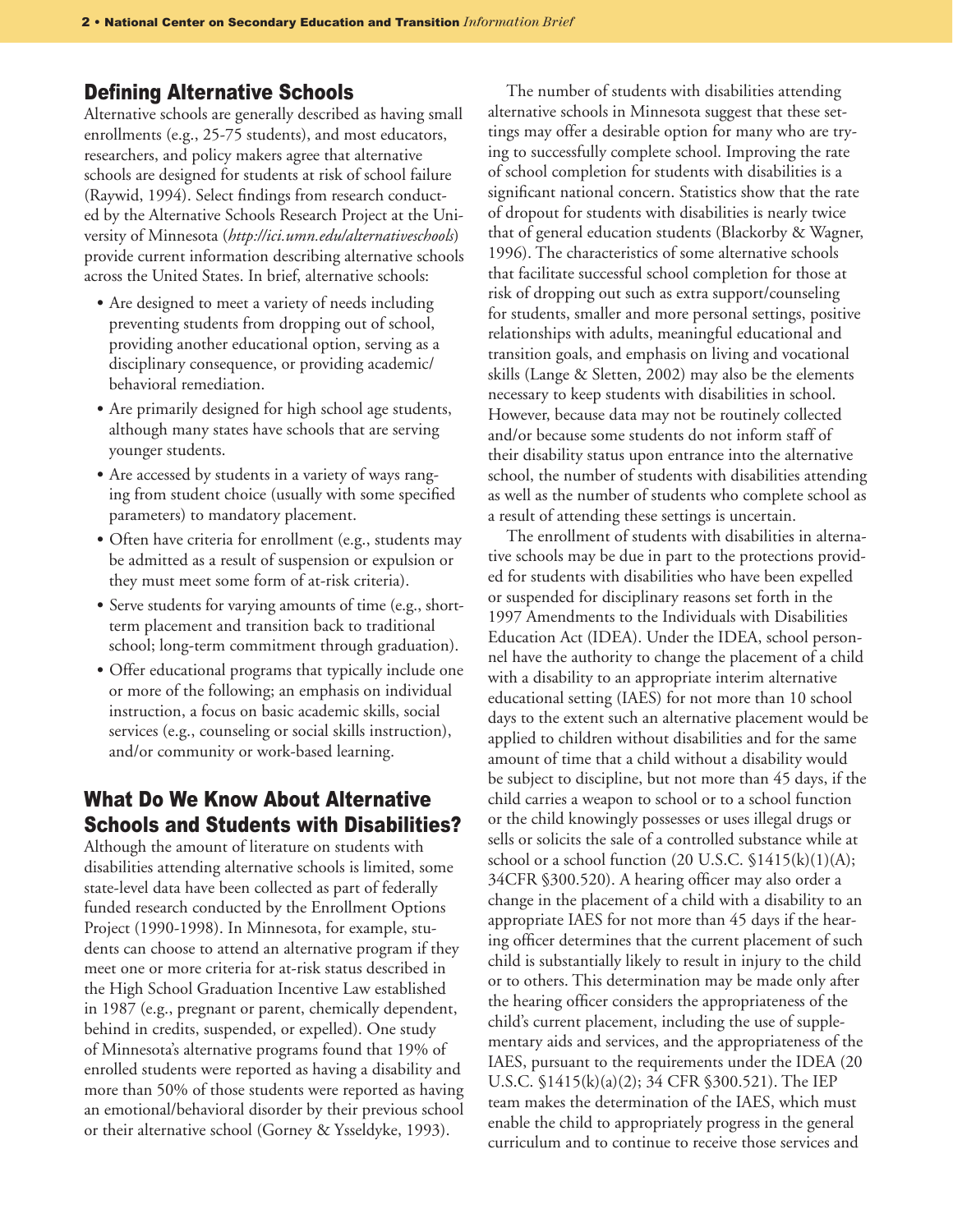modifications, including those described in the child's current IEP, that will enable the child to achieve the goals set out in the student's IEP and include services and modifications designed to address the behavior that led to the change in placement in order to prevent that behavior from reoccuring (20 U.S.C. §1415(k)(3); 34 C.F.R. §300.519-529). The extent to which alternative schools are being used as an IAES for students with disabilities across the nation is not clear.

State directors of special education are a valuable source of information from which to gather more information about students with disabilities and alternative schools. Responses to the interview questions are summarized in the next section.

### *Table 1.* Major Issues Regarding Students with **Disabilities**

#### Number of Students Served and Disability **Category**

- Limited or no data available on the number of students with disabilities being served in alternative schools.
- Perception that primary disability category of students with disabilities attending alternative schools is emotional/behavioral disability.

#### Enrollment Issues

- Alternative schools generally viewed as another option available to students with disabilities.\*
- Students may be pushed out of traditional school in a subtle or overt manner.
- IEP may be continued, modified, or may not systematically follow the student from their previous school.

#### Service Delivery

- Questions regarding provision or quality of services in place for students with disabilities.
- Questions about quality and availability of staff licensed in special education.
- Questions about degree to which alternative schools are appropriate settings for students with disabilities (resources available to meet student needs, least restrictive environment).

*Note.* Responses are perceptions of 49 state directors of special education or their designees.

\* Themes were mentioned by at least 20% of respondents; those statements with asterisks were mentioned by more than half of the respondents.

## Interviews with State Directors of Special Education

*Q: What Are Major Issues for Students with Disabilities in Relation to Alternative Schools?*

Three major issues emerged in response to this question and are described below. A summary of emergent themes is presented in **Table 1**.

*Number of students served and disability category.*  Many of the state directors of special education indicated they had very little or no data on the number of students with disabilities being served in alternative schools. Despite this lack of data, the perceived primary disability category for students attending alternative schools was

in the area of severe emotional disturbance (emotional/behavioral disability). Several (< 20%) of the directors also noted anecdotal reports of an increase in the severity and variety of students with disabilities being served within alternative schools. For example, the number of students with Tourette's syndrome, autism, mental health problems, and conduct disorders attending alternative schools appears to be increasing, according to the respondents.

*Enrollment issues***.** Respondents expressed concern that students with disabilities may be pushed out of traditional schools and into alternative schools in a subtle or overt manner. One special education director suggested that rather than placing students in a more restrictive setting or costly placement, alternative schools are suggested as another option. Secondary level administrators or staff may urge students to try the alternative school first.

According to interview results, once a student with a disability enrolls in an alternative school, several scenarios may occur. In some alternative schools, procedures may be in place ensuring a review of the IEP and implementation of services at a level similar to what the student received in the past. In other alternative schools, the IEP may be rewritten to reflect more limited special education and related services—oftentimes services are delivered on an indirect basis. If the IEP is rewritten, it may or may not be closely followed. In other cases, parents or students (once they reach the age of majority) may no longer request special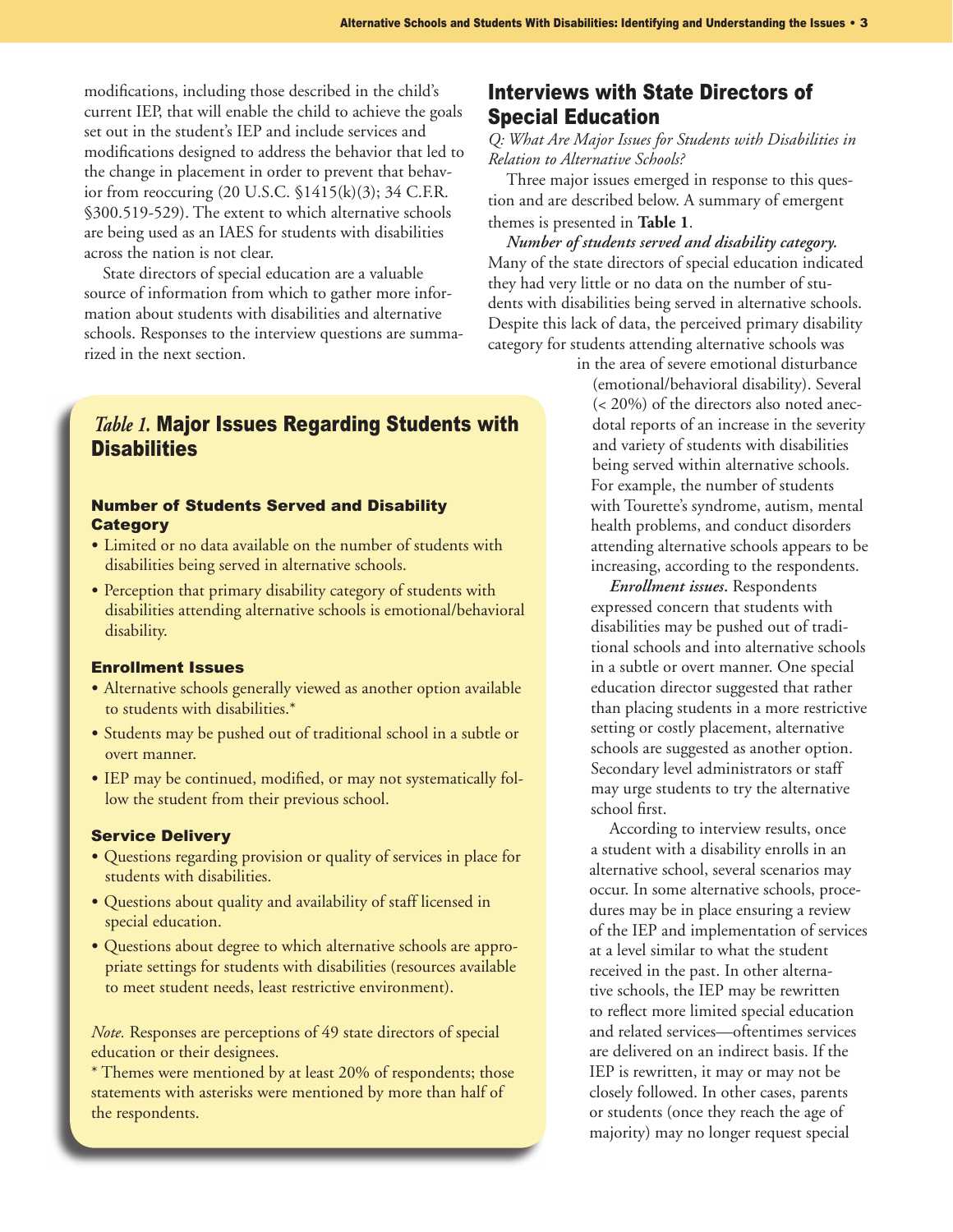education upon entrance into the alternative school.

State directors suggested that many factors influence the degree to which the IEP is implemented. Some indicated that educators felt student needs could be met through the existing alternative program (rather than through special education) given the smaller studentteacher ratio and more individualized programming. Barriers to appropriate implementation include the availability of certified special education teachers and paraprofessionals and the school's small size, which can limit flexibility and resources. In less than 20% of the cases, state directors mentioned the existence of an adversarial relationship between alternative school educators and special educators. According to respondents, some alternative school educators believe students who receive special education should not be served in alternative schools because they already have funding and a set of supports in place in the regular school setting—whereas students without disabilities who are at risk of school failure depend on the enrollment slots available at the alternative school.

*Service delivery***.** The third major issue that surfaced in relation to students with disabilities and alternative schools focused on the delivery of services. Nearly half of the state directors of special education raised questions and concerns about the provision and quality of services for students with disabilities within alternative school settings. Concerns were also raised about the qualifications and availability of staff licensed in special education and whether students had access to the breadth of content curriculum and subject areas available in larger, traditional public schools. About one quarter of the state directors of special education perceived that alternative schools could be beneficial settings for students with disabilities. Many pointed to characteristics of alternative schools that could facilitate a successful school experience including smaller class size, more individual attention, individualized work pace, focus on career planning or vocational education, provision of work-study experiences, provision of counseling, flexible schedule, etc. However, respondents also voiced concern about whether alternative schools met the requirement to educate students with disabilities in the least restrictive environment pursuant to the IDEA.

#### Summary and Future Directions

There is very little national research documenting the extent to which and how students with disabilities are being served in alternative schools. It is difficult to draw conclusions about the specific challenges faced by these programs and the appropriateness of this educational option for students with disabilities. The responses from interviews with state directors of special education help to identify important issues for further consideration.

*Future directions*. Based on comments from several state directors, the interviews raised awareness of the need for easily accessible and accurate data on the extent to which students with disabilities are being served in alternative schools. The extent to which states have the capacity to disaggregate enrollment and accountability data for alternative schools by disability status is unclear, thus there are more questions than answers about how students with disabilities fare in alternative schools and programs. State directors of special education voiced many concerns about the special education processes and procedures in place for students with disabilities in alternative school settings. Although essential elements and strategies of effective alternative programs have been recommended (Quinn, Rutherford, & Osher, 1999; Tobin & Sprague, 2000), the extent to which these practices are implemented in accordance with the requirements of the IDEA is uncertain and documentation of outcomes for students with disabilities is necessary. General recommendations to address some of the issues raised by state directors of special education in relation to alternative schools and students with disabilities are offered below.

- Carefully document and track the number and disability category of students attending alternative schools.
- Determine whether students have received special education and related services in the past before enrollment (by contacting previous school, record review, student or parent report during intake interview, etc.)
- Develop clear procedures and criteria for enrollment to ensure that students are being referred or placed in the alternative school/program for appropriate reasons.
- Meet with staff from the student's previous school to develop a program of services that will best meet the student's needs. Include the parents, guardian or a family member, and the student in this meeting. Establish procedures for obtaining student records and facilitating successful transition between school settings.
- Implement a procedure to determine whether the services that are documented on a student's most recent IEP are appropriate and modify as required. Address transition service needs for students who are age 14 (or younger, if determined appropriate by the IEP team) and older.
- Meet periodically to determine whether services are being provided as documented on the student's IEP. Measure and document student outcomes.
- Ensure qualified special education staff are available to provide services as specified on the IEPs for students with disabilities.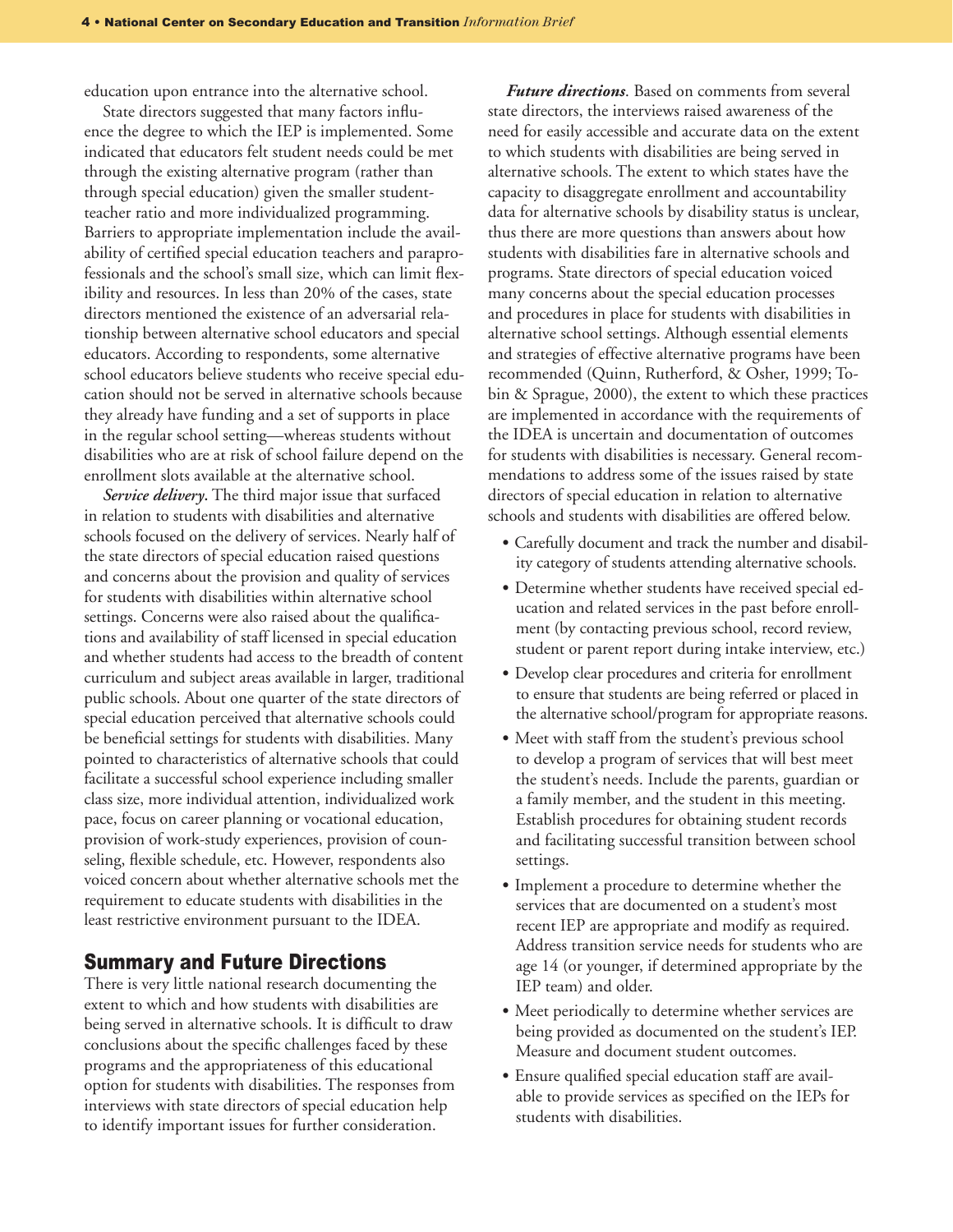- As a team, meet at least annually to determine whether the alternative school is the most appropriate educational setting (and least restrictive) for the student.
- If an alternative school is being used as an Interim Alternative Educational Setting, make certain continued provision of service occurs and other requirements under the IDEA are met.

Many state directors of special education indicated that they believed alternative schools were desirable and effective in their state. The extent to which these perceptions are similar to those of others, including state-level alternative school specialists, alternative school educators, general and special education teachers, parents, and students requires further study. Additional data-based information about alternative schools and their impact on students with disabilities is critical. Quality alternative schools may be one option that can help to provide educational opportunities and foster successful outcomes for students with and without disabilities who are at risk of school failure.

#### References

- Blackorby, J., & Wagner, M. (1996). Longitudinal postschool outcomes of youth with disabilities: Findings from the National Longitudinal Transition Study. *Exceptional Children, 62*(5), 399-413.
- Gorney, D. J., & Ysseldyke, J. E. (1993). Students with disabilities use of various options to access alternative schools and area learning centers. *Special Services in the Schools, 7*(1), 125-143.
- Individuals With Disabilities Education Act Amendments. 1997. PL105-17.
- Kleiner, B., Porch, R., & Farris, E. (2002). *Public alternative schools and programs for students at risk of education failure: 2000-01* (NCES 2002-004). U.S. Department of Education. Washington, DC: National Center for Education Statistics.
- Lange, C. M., & Sletten, S. J. (2002). *Alternative education: A brief history and synthesis*. Alexandria, VA: Project Forum at National Association of State Directors of Special Education. Retrieved October 29, 2003, from *http://www.nasdse.org/forum.htm*
- Raywid, M. A. (1994). Alternative schools: The state of the art. *Educational Leadership*, 26-31.
- Quinn, M. M., Rutherford, R. B., & Osher, D. M. (1999). Special education in alternative education programs. (ED436054). *ERIC Digest*. Reston, VA: Eric Clearinghouse on Disabilities and Gifted Education.
- Tobin, T. & Sprague, J. (2000). Alternative education strategies: Reducing violence in school and community. *Journal of Emotional and Behavioral Disorders, 8*(3), 177-186.

#### Resources

Alternative Schools Research Project  *http://ici.umn.edu/alternativeschools/*

Bear, G., Quinn, M. M., & Burkholder, S. (2001). *Interim alternative education settings for children with disabilities*. Bethesda, MD: National Association of School Psychologists.

*Author Note.* We would like to thank those who participated in these interviews for their time and the valuable information they provided.

Material for this brief is adapted from the complete report by Lehr, C. A., & Lange, C. M. (2003). Alternative schools and students they serve: Perceptions of state directors of special education. *Policy Research Brief, 14*(1). Minneapolis, MN: University of Minnesota, Research and Training Center on Community Living. Available online at *http://ici.umn.edu/products/prb/141/default.html.*

*Author Camilla Lehr is with the University of Minnesota.*